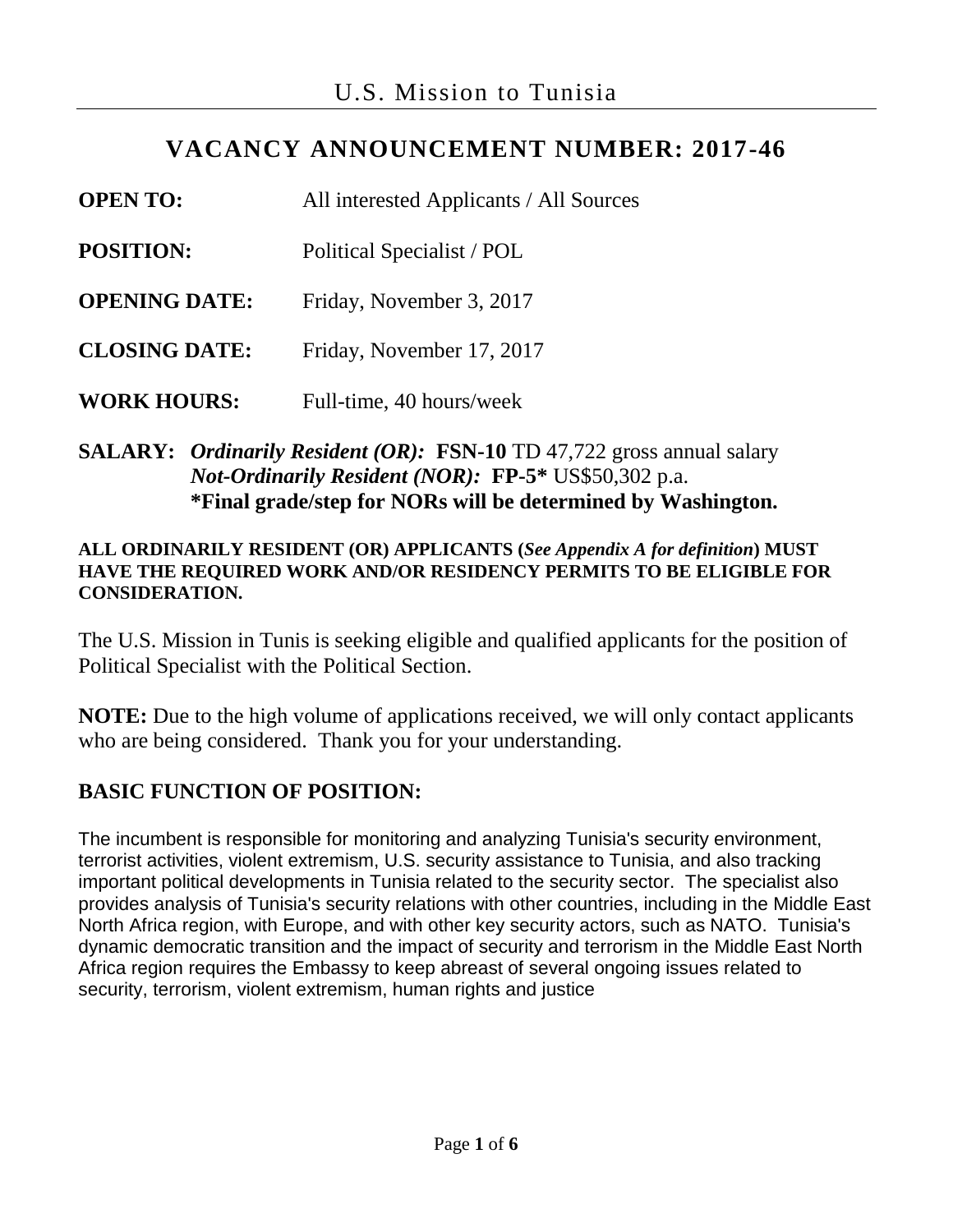# **QUALIFICATIONS REQUIRED**

**Applicants must address each required qualification listed below with specific and comprehensive information supporting each item. Failure to do so may result in a determination that the applicant is not qualified.**

**1. QUALIFICATIONS:** Master's degree in security sector studies, political science, history, international relations, U.S. history, and/or justice related sector. A minimum of four years of relevant military, police, or National Guard experience will also be considered in lieu of a master's degree.

**2. EXPERIENCE:** Eight to ten years' experience in government, an international organization or embassy, and NGO or in a legal field or other experience indicative of knowledge of the security sector, terrorism, and violent extremism in Tunisia and in Middle East North Africa region

**3**. **LANGUAGE:** Level IV (advanced proficiency) speaking/reading/writing in Arabic, French and English is required. (This will be tested**).** 

**4. SKILLS AND ABILITIES:** Must have the ability to use computers, including word processing, excels, and power point. Ability to search the internet for research purposes. May require Foreign Service Institute training in political affairs or security studies.

**FOR FURTHER INFORMATION:** The complete position description listing all of the duties and responsibilities may be obtained on our website at<http://tunisia.usembassy.gov/> and/or by contacting the Human Resources Office 71 107- 478/ 71 107 - 320.

**HIRING PREFERENCE SELECTION PROCESS:** Applicants in the following hiring preference categories are extended a hiring preference in the order listed below. Therefore, it is essential that these applicants accurately describe their status on the application. Failure to do so may result in a determination that the applicant is not eligible for a hiring preference.

# **HIRING PREFERENCE ORDER:**

(1)AEFM / USEFM who is a preference-eligible U.S. Veteran\* (2)AEFM / USEFM  $(3)$ FS on LWOP\*\*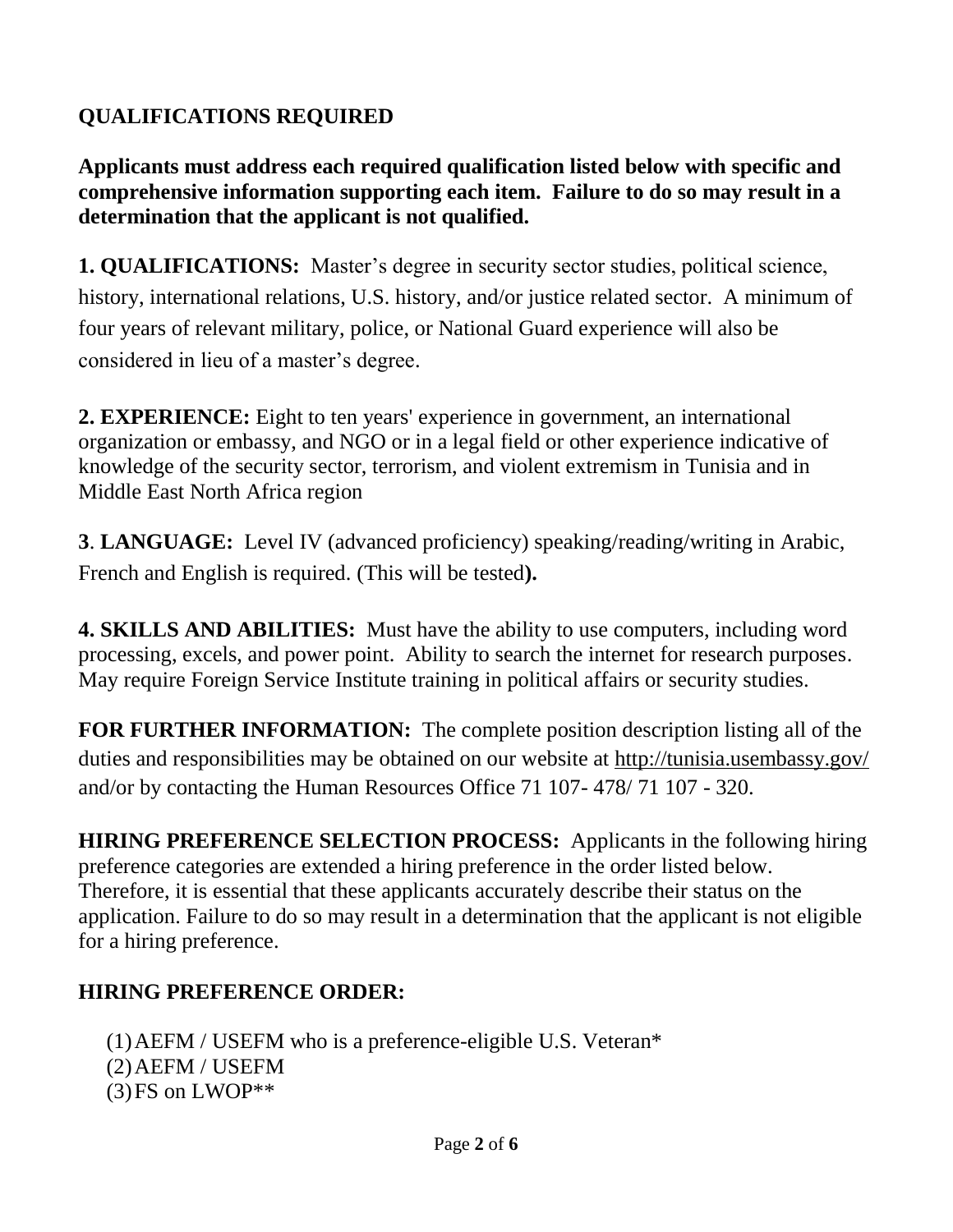**\* IMPORTANT:** Applicants who claim status as a preference-eligible U.S. Veteran must submit a copy of the most recent Member Copy Four (4) of the DD-214, Certificate of Release or Discharge from Active Duty, and, if applicable, a letter from the U.S. Department of Veterans Affairs. If claiming conditional eligibility for U.S. Veterans' preference, applicants must submit proof of conditional eligibility. If the written documentation confirming eligibility is not received in the HR office by the closing date of the vacancy announcement, the U.S. Veterans' preference will not be considered in the application process. Mission HR's decision on eligibility for U.S. Veterans' preference after reviewing all required documentation is final.

\*\* This level of preference applies to all Foreign Service employees on LWOP.

# **ADDITIONAL SELECTION CRITERIA:**

- 1. Management may consider any of the following when determining successful candidacy: nepotism, conflicts of interest, budget, and residency status.
- 2. Current OR employees serving a probationary period are not eligible to apply. Current OR employees with an Overall Summary Rating of Needs Improvement or Unsatisfactory on their most recent Employee Performance Report (EPR) are not eligible to apply.
- 3. Current NOR employees hired on a Family Member Appointment (FMA) or a Personal Service Agreement (PSA) are not eligible to apply within the first 90 calendar days of their employment, unless they have a When Actually Employed (WAE) work schedule.
- 4. The candidate must be able to obtain and hold a security clearance.
- 5. Candidates who are EFMs, USEFMs, AEFMs, or MOHs must have at least one year remaining on their sponsor's tour of duty to be considered eligible to apply for this position.

**HOW TO APPLY:** Applicants must submit the following documents to be considered. Failure to do so may result in a determination that the application is not qualified.

1. Universal Application for Employment (UAE) (Form DS-174 / 05-216) USE: Expiration date 05/31/2019 DO NOT USE any other date & form, your application will not be accepted. The Form is available on our website or by contacting Human Resources. (See "For Further Information" above); and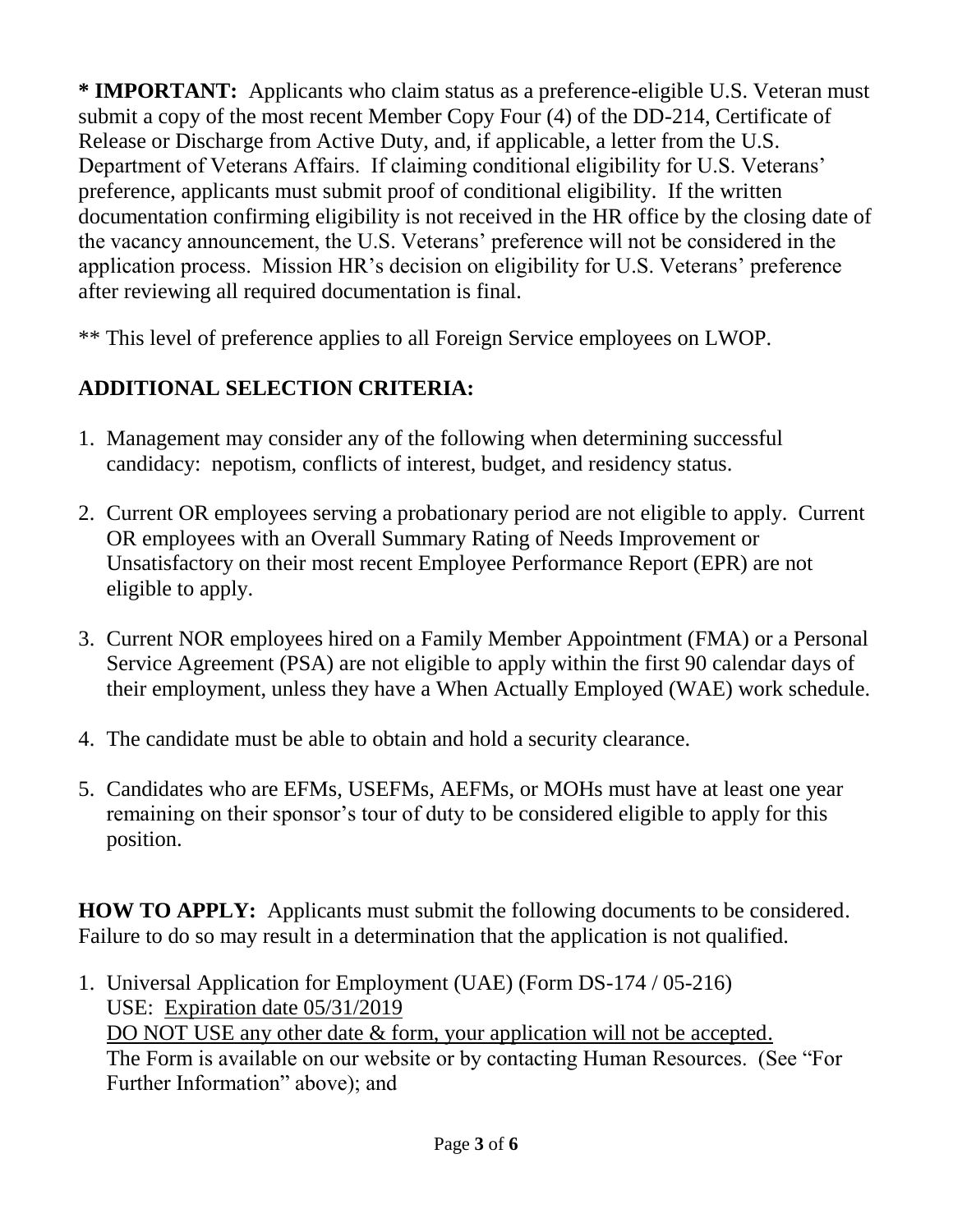2. Any additional documentation that supports or addresses the requirements listed above (e.g. transcripts, degrees, etc.)

### **WHERE TO APPLY:**

| <b>Mailing Address:</b> | Human Resources Office American Embassy Tunis |
|-------------------------|-----------------------------------------------|
|                         | Les Berges du Lac                             |
|                         | 1053 Tunis, Tunisie.                          |
| <b>FAX Number:</b>      | 71.107.080                                    |
| <b>E-mail Address:</b>  | TunisApplicants@state.gov                     |

**EQUAL EMPLOYMENT OPPORTUNITY:** The U.S. Mission provides equal opportunity and fair and equitable treatment in employment to all people without regard to race, color, religion, sex, national origin, age, disability, political affiliation, marital status, or sexual orientation. The Department of State also strives to achieve equal employment opportunity in all personnel operations through continuing diversity enhancement programs. The EEO complaint procedure is not available to individuals who believe they have been denied equal opportunity based upon marital status or political affiliation. Individuals with such complaints should avail themselves of the appropriate grievance procedures, remedies for prohibited personnel practices, and/or courts for relief.

### **Appendix A - DEFINITIONS**

**Eligible Family Member (EFM):** An EFM for employment purposes is defined an individual who meets **all** of the following criteria:

- U.S. Citizen or not a U.S. Citizen; **and**
- Spouse or same-sex domestic partner (as defined in [3 FAM 1610\)](http://arpsdir.a.state.gov/fam/03fam/03fam1610.html); **or**
- Child, who is unmarried and under 21 years of age or, regardless of age, is incapable of self-support. The term "child" shall include, in addition to natural offspring, stepchild, adopted child, and a child under legal guardianship of employee, spouse, or same-sex domestic partner when such child is expected to be under legal guardianship until 21 years of age and when dependent upon and normally residing with the guardian; **or**
- Parent (including stepparents and legally adoptive parents) of employee, spouse, or same-sex domestic partner, when such parent is at least 51 percent dependent on the employee for support; **or**
- Sister or brother (including stepsisters and stepbrothers, or adoptive sisters or brothers) of the employee, spouse, or same-sex domestic partner when such sibling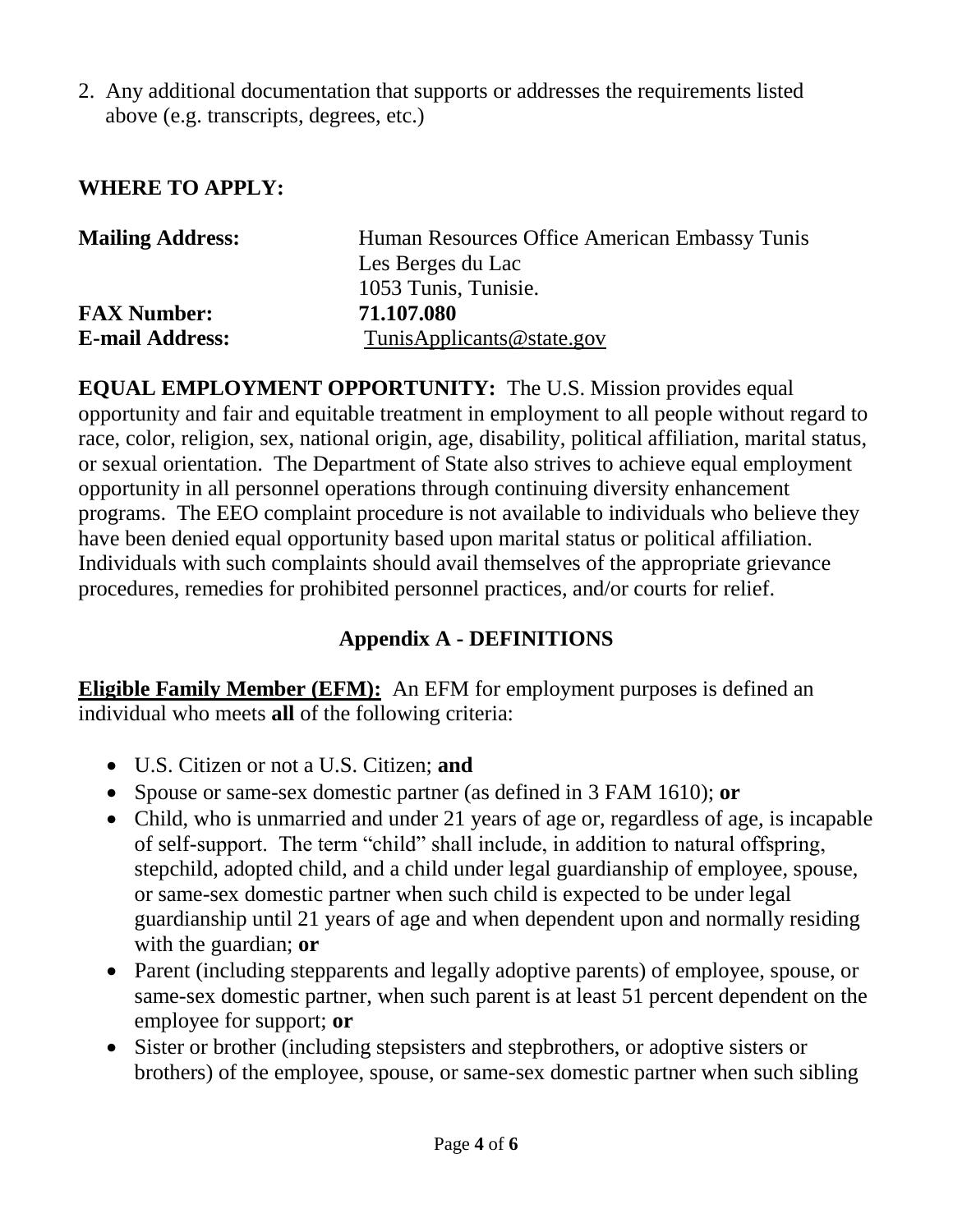is at least 51 percent dependent on the employee for support, unmarried, and under 21 years of age, or regardless of age, incapable of self-support; **and**

- Listed on the travel orders or approved Form OF-126 of a sponsoring employee, i.e., a direct-hire Foreign Service, Civil Service, or uniformed service member who is permanently assigned to or stationed abroad or, as appropriate, at an office of the American Institute in Taiwan; **and**
- Is under Chief of Mission authority

**U.S. Citizen Eligible Family Member (USEFM):** A USEFM for employment purposes is an individual who meets **all** of the following criteria:

- U.S. Citizen; **and**
- Spouse or same-sex domestic partner (as defined in 3 FAM 1610) of the sponsoring employee; **or**
- Child of the sponsoring employee who is unmarried and at least 18 years old; **and**
- Listed on the travel orders or approved Form OF-126 of a sponsoring employee, i.e., a direct-hire Foreign Service, Civil Service, or uniformed service member who is permanently assigned to or stationed abroad or, as appropriate, at an office of the American Institute in Taiwan; and resides at the sponsoring employee's post of assignment abroad, or as appropriate, at an office of the American Institute in Taiwan; and is under chief of mission authority; **or**
- resides at an Involuntary Separate Maintenance Allowance (ISMA) location authorized under 3 FAM 3232.2; **or**
- Currently receives a U.S. Government retirement annuity or pension from a career in the U.S. Foreign Service or Civil Service

**Appointment Eligible Family Member (AEFM):** An AEFM is an individual who meets **all** of the following criteria:

- U.S. Citizen; **and**
- Spouse or same-sex domestic partner (as defined in [3 FAM 1610\)](http://arpsdir.a.state.gov/fam/03fam/03fam1610.html) of the sponsoring employee; **or**
- Child of the sponsoring employee who is unmarried and at least 18 years old; **and**
- Listed on the travel orders or approved Form OF-126 of a sponsoring employee, i.e., a direct-hire Foreign Service, Civil Service, or uniformed service member who is permanently assigned to or stationed abroad or, as appropriate, at an office of the American Institute in Taiwan (AIT); **and**
- Is under chief of mission authority; **and**
- Is residing at the sponsoring employee's post of assignment abroad or, as appropriate, at an office of the American Institute in Taiwan; **and**